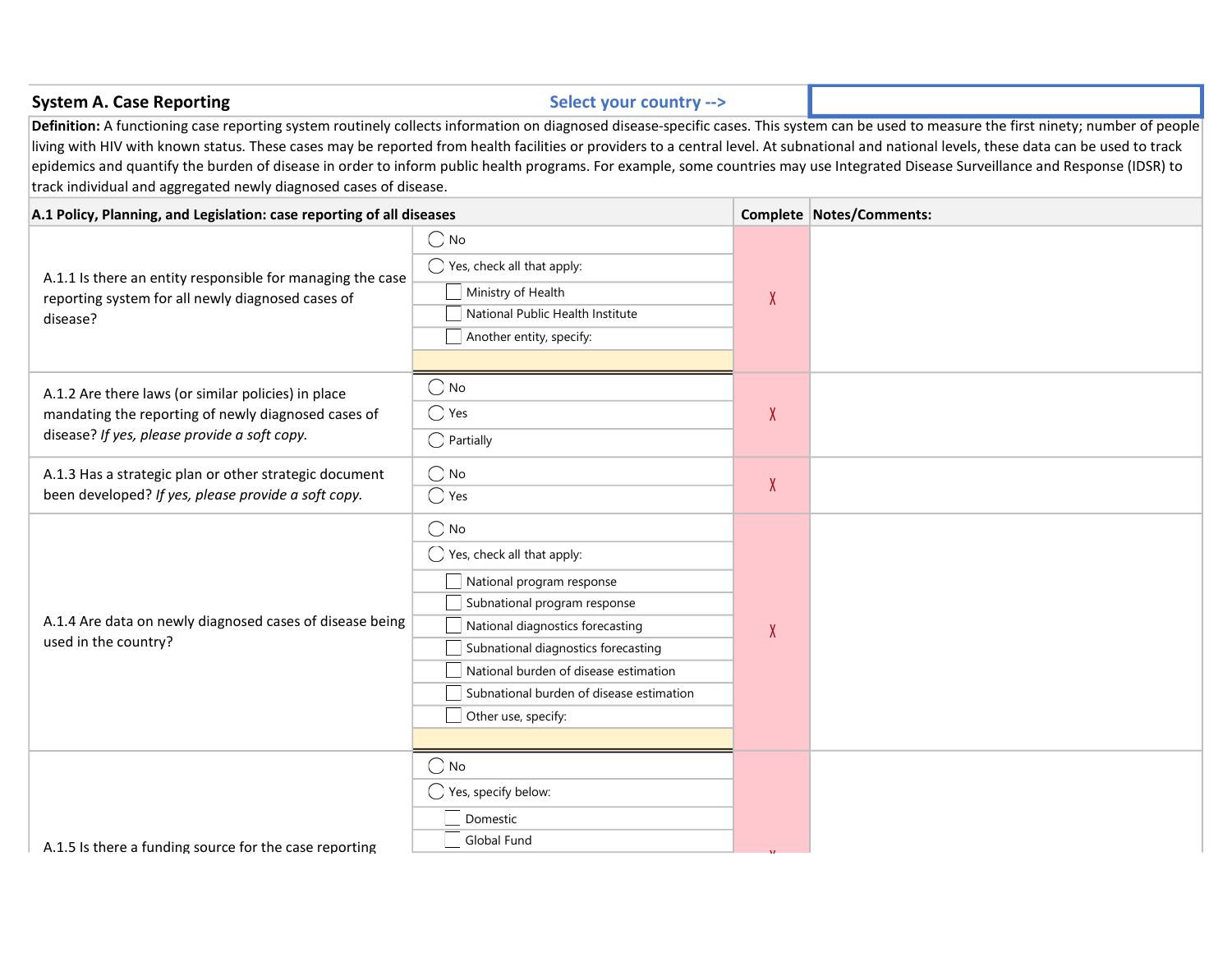| system?                                                                                                                                                           | PEPFAR                                                                                                                                          |                   |                          |
|-------------------------------------------------------------------------------------------------------------------------------------------------------------------|-------------------------------------------------------------------------------------------------------------------------------------------------|-------------------|--------------------------|
|                                                                                                                                                                   | Other bilateral, specify                                                                                                                        |                   |                          |
|                                                                                                                                                                   | Other multilateral, specify                                                                                                                     |                   |                          |
|                                                                                                                                                                   | Other private, specify                                                                                                                          |                   |                          |
|                                                                                                                                                                   |                                                                                                                                                 |                   |                          |
| A.2 Policy, Planning, and Legislation: HIV case reporting                                                                                                         |                                                                                                                                                 |                   | Complete Notes/Comments: |
|                                                                                                                                                                   | $\bigcirc$ No                                                                                                                                   |                   |                          |
|                                                                                                                                                                   | $\bigcirc$ Yes, check all that apply:                                                                                                           |                   |                          |
| A.2.1 Is there an entity responsible for managing the case                                                                                                        | Ministry of Health                                                                                                                              | X                 |                          |
| reporting system for HIV/AIDS?                                                                                                                                    | National Public Health Institute                                                                                                                |                   |                          |
|                                                                                                                                                                   | Another entity, specify:                                                                                                                        |                   |                          |
|                                                                                                                                                                   |                                                                                                                                                 |                   |                          |
|                                                                                                                                                                   | $\bigcirc$ No                                                                                                                                   |                   |                          |
|                                                                                                                                                                   | $\bigcirc$ Yes, check all that apply:                                                                                                           |                   |                          |
| A.2.2 Are there laws (or similar policies) in place<br>mandating the reporting of diagnosed cases of HIV/AIDS?<br>If yes, please provide a soft copy.             | The HIV-specific law/policy exists within the general<br>communicable disease reporting policy                                                  | $\overline{\chi}$ |                          |
|                                                                                                                                                                   | The HIV-specific law/policy exists independently of<br>the general communicable disease reporting policy                                        |                   |                          |
|                                                                                                                                                                   | $\bigcirc$ No                                                                                                                                   |                   |                          |
|                                                                                                                                                                   | $\bigcirc$ Yes, check all that apply:                                                                                                           |                   |                          |
| A.2.3 Has a strategic plan or other strategic document<br>been developed for the reporting of diagnosed cases of<br>HIV/AIDS? If yes, please provide a soft copy. | The HIV case reporting strategic plan exists within<br>$\blacksquare$ the strategic plan for general case reporting of<br>communicable diseases | $\chi$            |                          |
|                                                                                                                                                                   | The HIV case reporting strategic plan exists<br>independently of the strategic plan for general case<br>reporting of communicable diseases      |                   |                          |
|                                                                                                                                                                   | $\bigcirc$ No                                                                                                                                   |                   |                          |
|                                                                                                                                                                   | $\bigcirc$ Yes, check all that apply:                                                                                                           |                   |                          |
|                                                                                                                                                                   | National HIV program response                                                                                                                   |                   |                          |
|                                                                                                                                                                   | Subnational HIV program response                                                                                                                |                   |                          |
| A.2.4 Are HIV case reporting data being used in the                                                                                                               | National HIV diagnostics forecasting                                                                                                            | X                 |                          |
| country?                                                                                                                                                          | Subnational HIV diagnostics forecasting                                                                                                         |                   |                          |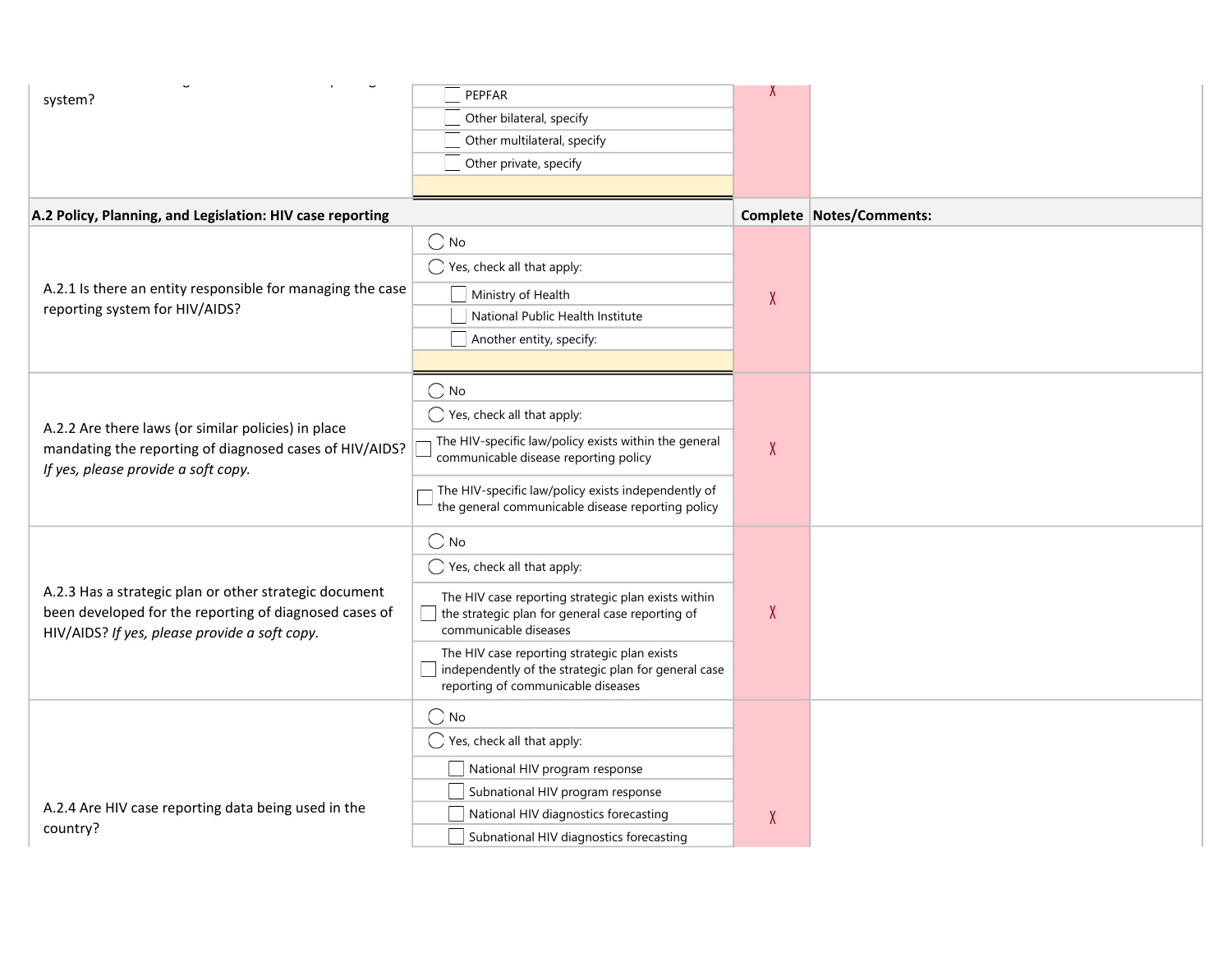|                                                                                   | National burden of HIV estimation                                         |        |                          |
|-----------------------------------------------------------------------------------|---------------------------------------------------------------------------|--------|--------------------------|
|                                                                                   | Subnational burden of HIV estimation                                      |        |                          |
|                                                                                   | Other use, specify:                                                       |        |                          |
|                                                                                   |                                                                           |        |                          |
|                                                                                   | $\bigcirc$ No                                                             |        |                          |
|                                                                                   | $\bigcirc$ Yes, specify below:                                            |        |                          |
|                                                                                   | Domestic                                                                  |        |                          |
| A.2.5 Is there a funding source for the HIV case reporting                        | Global Fund                                                               |        |                          |
| system?                                                                           | PEPFAR                                                                    | $\chi$ |                          |
|                                                                                   | Other bilateral, specify                                                  |        |                          |
|                                                                                   | Other multilateral, specify                                               |        |                          |
|                                                                                   | $\Box$ Other private, specify                                             |        |                          |
|                                                                                   |                                                                           |        |                          |
| A.3 System Organization: General case reporting for all diseases                  |                                                                           |        | Complete Notes/Comments: |
|                                                                                   | $\bigcirc$ N/A                                                            |        |                          |
|                                                                                   | $\bigcirc$ 1% - 25%                                                       |        |                          |
|                                                                                   | $\bigcirc$ 26% - 50%                                                      |        |                          |
|                                                                                   | $\bigcirc$ 51% - 75%                                                      |        |                          |
| A.3.1 What is the approximate geographic coverage of<br>the case reporting system | ◯ 76% - 100%                                                              | $\chi$ |                          |
|                                                                                   | If geographic coverage is above 0%, specify if:                           |        |                          |
|                                                                                   | $\Box$ Reporting is in urban areas                                        |        |                          |
|                                                                                   |                                                                           |        |                          |
|                                                                                   |                                                                           |        |                          |
|                                                                                   | Reporting is in rural areas<br>Reporting is in both urban and rural areas |        |                          |
|                                                                                   | $\bigcirc$ N/A                                                            |        |                          |
|                                                                                   | $\bigcirc$ National                                                       |        |                          |
| A.3.2 What is the lowest level at which data are collected                        | $\bigcirc$ Subnational level 1                                            | $\chi$ |                          |
| on newly diagnosed cases of disease?                                              | ◯ Subnational level 2                                                     |        |                          |
|                                                                                   | $\bigcirc$ Subnational level 3                                            |        |                          |
|                                                                                   | $\bigcirc$ N/A                                                            |        |                          |
|                                                                                   | $\bigcirc$ No                                                             |        |                          |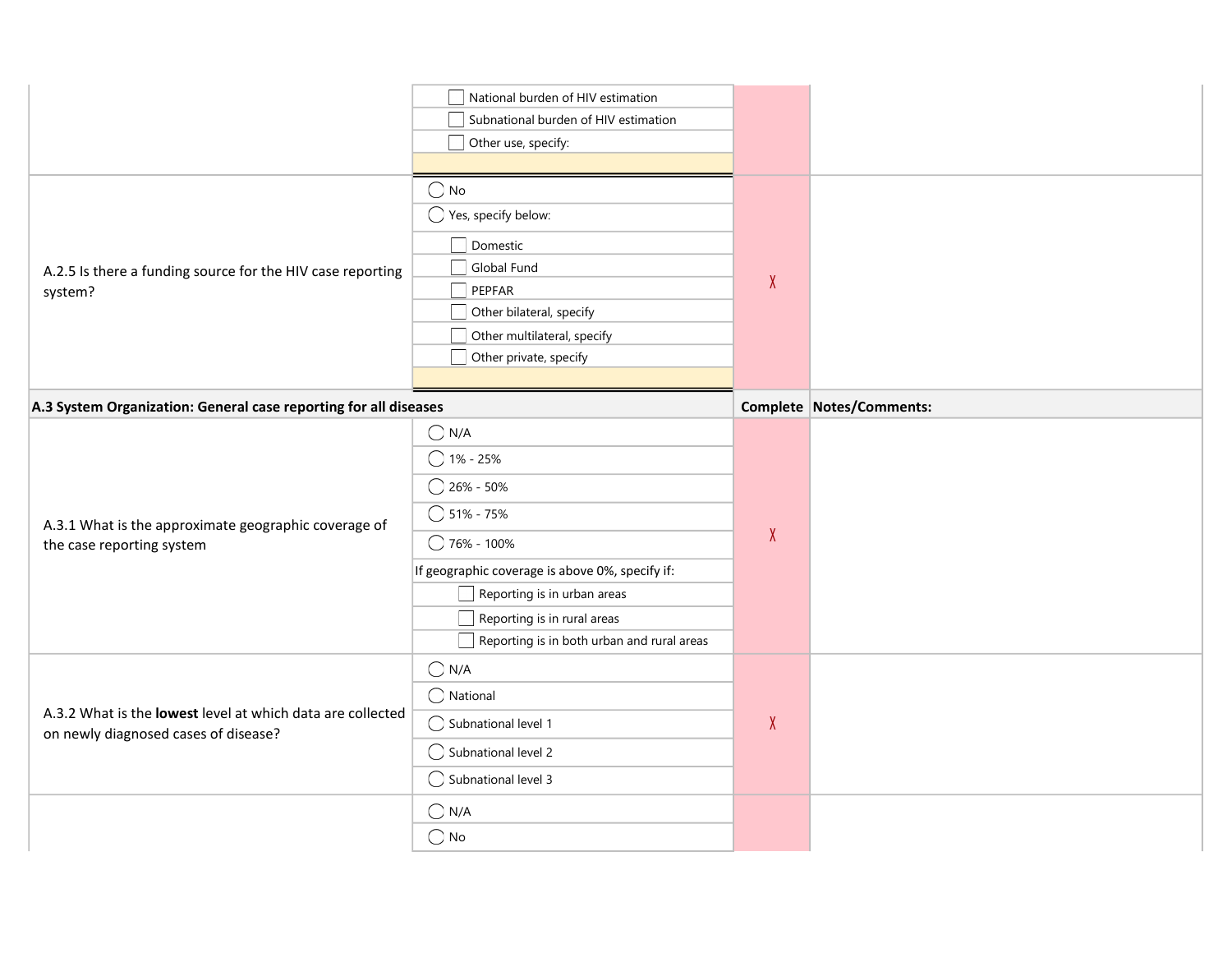| A.3.3 Are data on newly diagnosed cases of disease linked<br>to other systems? | ◯ Yes, check all systems that are linked:                                     |           |
|--------------------------------------------------------------------------------|-------------------------------------------------------------------------------|-----------|
|                                                                                | Patient monitoring system                                                     | $\lambda$ |
|                                                                                | Laboratory information system                                                 |           |
|                                                                                | Vital statistics system                                                       |           |
|                                                                                | Other, specify:                                                               |           |
|                                                                                |                                                                               |           |
|                                                                                | $\bigcirc$ N/A                                                                |           |
|                                                                                | $\bigcirc$ No                                                                 |           |
|                                                                                | $\bigcirc$ Yes                                                                |           |
| A.3.4 Does the private sector report newly diagnosed                           | $\bigcirc$ Partially                                                          | X         |
| cases of disease using the same system?                                        | If yes or partially, check all that apply:                                    |           |
|                                                                                | Private sector reports through the same paper-<br>based system                |           |
|                                                                                | Private sector reports through the same electronic<br>system                  |           |
|                                                                                | $\bigcirc$ N/A                                                                |           |
|                                                                                | $\bigcirc$ No                                                                 |           |
|                                                                                | $\bigcirc$ Yes, check all that apply:                                         |           |
| A.3.5 Does the case reporting system use a unique                              | The unique identifier is the National ID                                      | X         |
| identifier?                                                                    | $\Box$ The unique identifier is the Health ID                                 |           |
|                                                                                | $\Box$ The unique identifier is system-specific                               |           |
|                                                                                | The unique identifier is created from client<br>demographics (e.g. algorithm) |           |
|                                                                                | The unique identifier is linked to biometric data                             |           |
|                                                                                | $\bigcirc$ N/A                                                                |           |
|                                                                                | $\bigcirc$ No                                                                 |           |
| A.3.6 Is an electronic system used for case reporting in                       | $\bigcirc$ Yes, check all that apply:                                         | X         |
| any area of the country?                                                       | $\Box$ Electronic system is in urban areas                                    |           |
|                                                                                | Electronic system is in rural areas                                           |           |
|                                                                                | $\Box$ Electronic system is in urban and rural areas                          |           |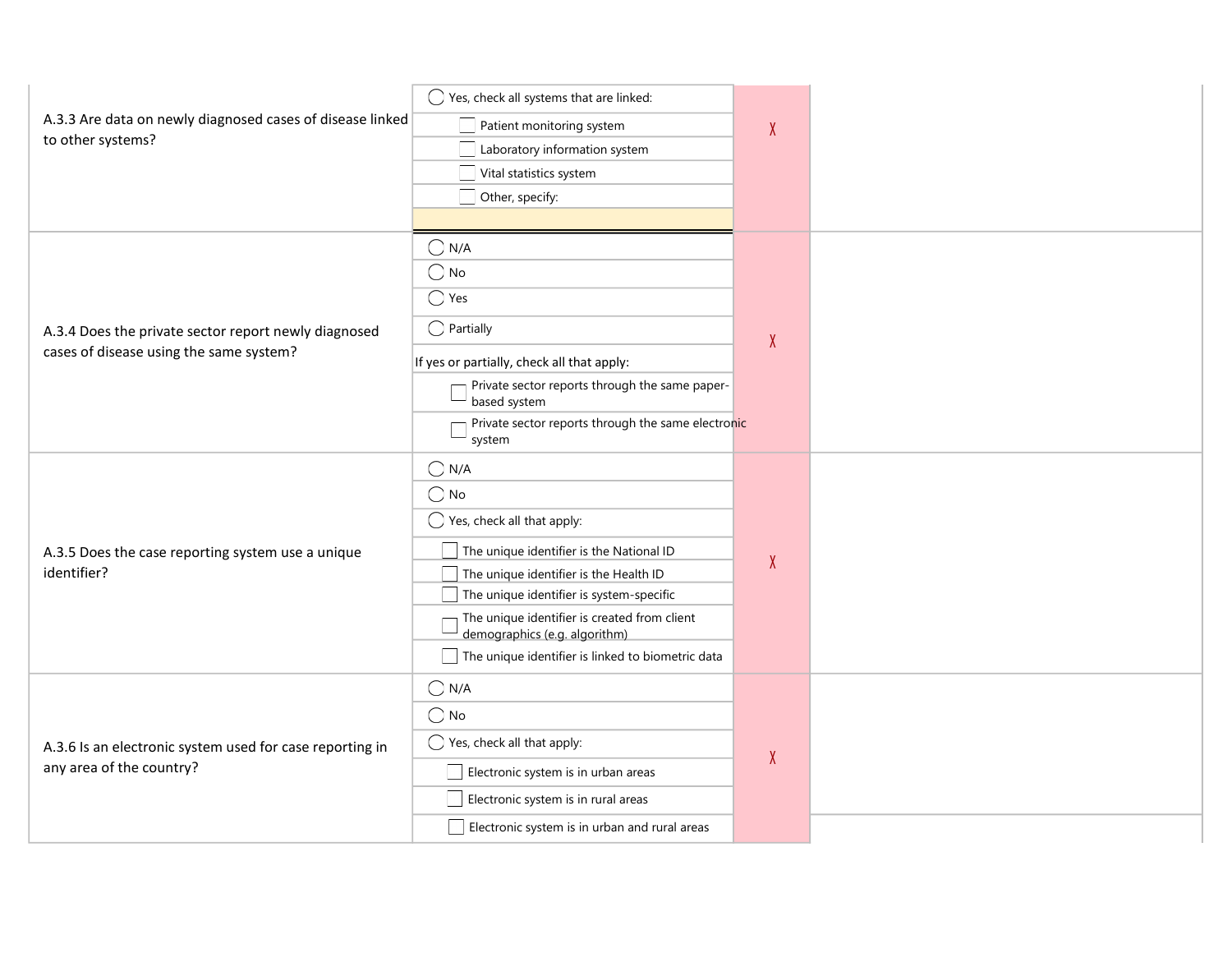|                                                                                       | $\bigcirc$ N/A                                          |              |                          |
|---------------------------------------------------------------------------------------|---------------------------------------------------------|--------------|--------------------------|
|                                                                                       | $\bigcirc$ National                                     |              |                          |
| A.3.7 What is the lowest level at which data on new cases                             | ◯ Subnational level 1                                   | $\chi$       |                          |
| of disease are collected through electronic systems?                                  | ◯ Subnational level 2                                   |              |                          |
|                                                                                       | $\bigcirc$ Subnational level 3                          |              |                          |
|                                                                                       | $\bigcirc$ N/A                                          |              |                          |
|                                                                                       | $\bigcirc$ 1% - 25%                                     |              |                          |
| A.3.8 What is the approximate electronic coverage of the                              | $\bigcirc$ 26% - 50%                                    | $\pmb{\chi}$ |                          |
| case reporting system across all health facilities?                                   | $\bigcirc$ 51% - 75%                                    |              |                          |
|                                                                                       | $O$ 76% - 100%                                          |              |                          |
|                                                                                       | $\bigcirc$ N/A                                          |              |                          |
| A.3.9 Does the electronic system capture data at the                                  | $\bigcirc$ Individual                                   |              |                          |
| individual or aggregate level?                                                        | $\bigcirc$ Aggregate                                    | $\chi$       |                          |
|                                                                                       | $\bigcirc$ Both individual and aggregate                |              |                          |
|                                                                                       | $\bigcirc$ N/A                                          |              |                          |
|                                                                                       | $\bigcirc$ No                                           |              |                          |
|                                                                                       | $\bigcirc$ Yes, check all security measures that apply: |              |                          |
| A.3.10 Are security measures in place for the electronic<br>case reporting system?    | Physical barrier                                        | $\pmb{\chi}$ |                          |
|                                                                                       | Software barrier                                        |              |                          |
|                                                                                       | Legal barrier<br>$\Box$ Encryption                      |              |                          |
|                                                                                       | Unique identifier                                       |              |                          |
| A.4 System Organization: HIV case reporting                                           |                                                         |              | Complete Notes/Comments: |
|                                                                                       | $\bigcirc$ N/A                                          |              |                          |
|                                                                                       | $\bigcirc$ 1% - 25%                                     |              |                          |
|                                                                                       | $\bigcirc$ 26% - 50%                                    |              |                          |
|                                                                                       | $\bigcirc$ 51% - 75%                                    |              |                          |
| A.4.1 What is the approximate geographic coverage of<br>the HIV case reporting system | $\bigcirc$ 76% - 100%                                   | $\mathsf{X}$ |                          |
|                                                                                       |                                                         |              |                          |
|                                                                                       |                                                         |              |                          |
|                                                                                       |                                                         |              |                          |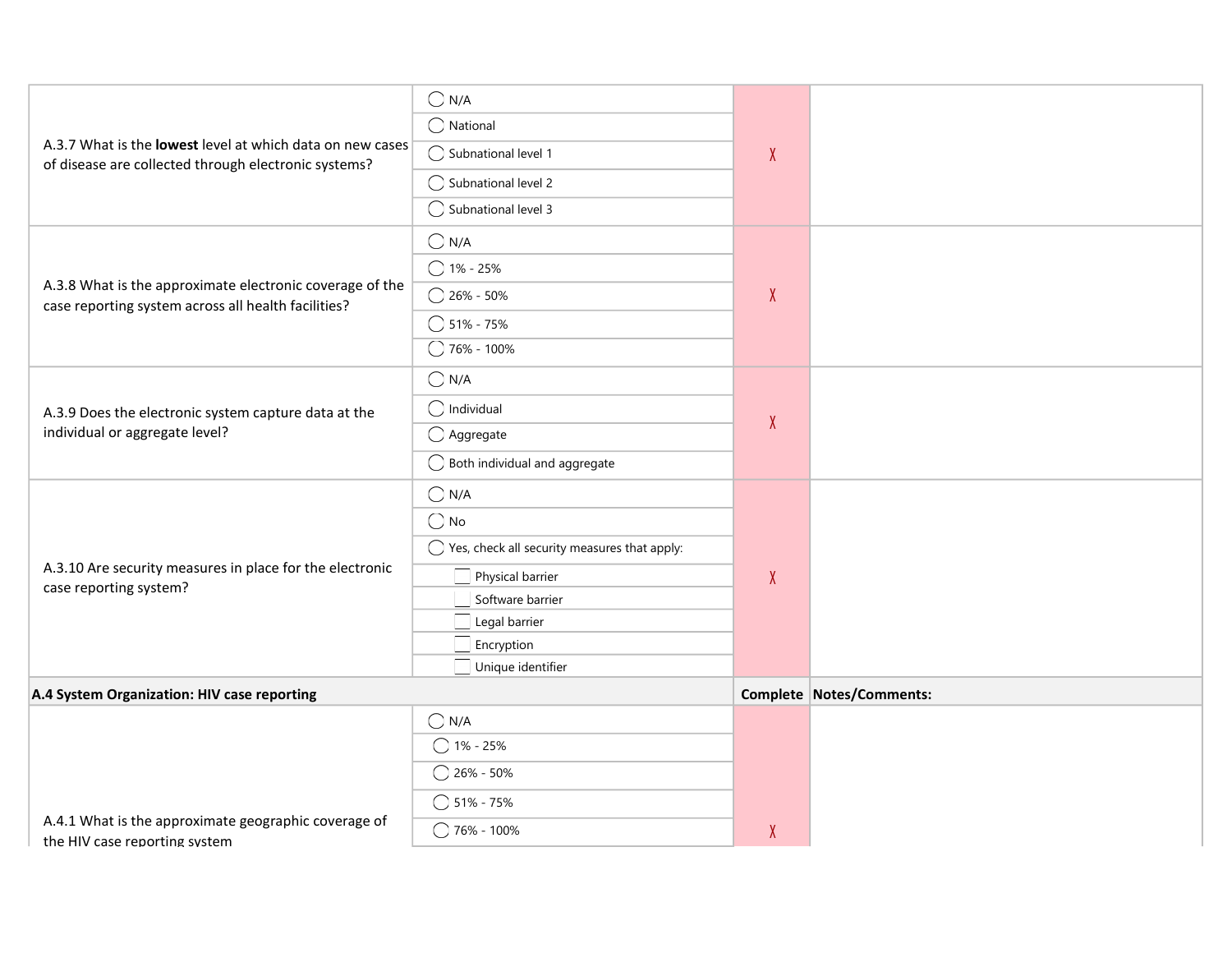| $\mathbf{u}$ - $\mathbf{r}$ - $\mathbf{r}$<br>$\sim 10^{-10}$ m $^{-1}$                     |                                                                             |        |
|---------------------------------------------------------------------------------------------|-----------------------------------------------------------------------------|--------|
|                                                                                             | If geographic coverage is above 0%, specify if:                             |        |
|                                                                                             | HIV case reporting is in urban areas                                        |        |
|                                                                                             | $\Box$ HIV case reporting is in rural areas                                 |        |
|                                                                                             | HIV case reporting is in urban and rural areas                              |        |
|                                                                                             | $\bigcirc$ N/A                                                              |        |
|                                                                                             | $\bigcap$ National                                                          |        |
| A.4.2 What is the lowest level at which data are collected<br>on newly diagnosed HIV cases? | ◯ Subnational level 1                                                       | $\chi$ |
|                                                                                             | ◯ Subnational level 2                                                       |        |
|                                                                                             | $\bigcirc$ Subnational level 3                                              |        |
|                                                                                             | $\bigcirc$ N/A                                                              |        |
|                                                                                             | $\bigcirc$ No                                                               |        |
|                                                                                             | $\bigcirc$ Yes, check all linked systems that apply:                        |        |
| A.4.3 Are data on newly diagnosed HIV cases linked to<br>other systems?                     | Patient monitoring system                                                   | $\chi$ |
|                                                                                             | Laboratory information system                                               |        |
|                                                                                             | Vital statistics system<br>Other, specify:                                  |        |
|                                                                                             |                                                                             |        |
|                                                                                             | $\bigcap N/A$                                                               |        |
|                                                                                             | $\bigcirc$ No                                                               |        |
|                                                                                             | $\bigcirc$ Yes                                                              |        |
| A.4.4 Does the private sector report on newly diagnosed                                     | $\bigcirc$ Partially                                                        | $\chi$ |
| HIV cases through this system?                                                              | If yes or partially, check all that apply:                                  |        |
|                                                                                             | Any portion of the private sector reports<br>through the paper-based system |        |
|                                                                                             | Any portion of the private sector reports<br>through the electronic system  |        |
|                                                                                             | $\bigcirc$ N/A                                                              |        |
|                                                                                             | $\bigcirc$ No                                                               |        |
| A.4.5 Is an electronic system used for HIV case reporting                                   | $\bigcirc$ Yes, check all that apply:                                       |        |
| in any area of the country?                                                                 | $\Box$ Electronic system is in urban areas only                             | $\chi$ |
|                                                                                             |                                                                             |        |